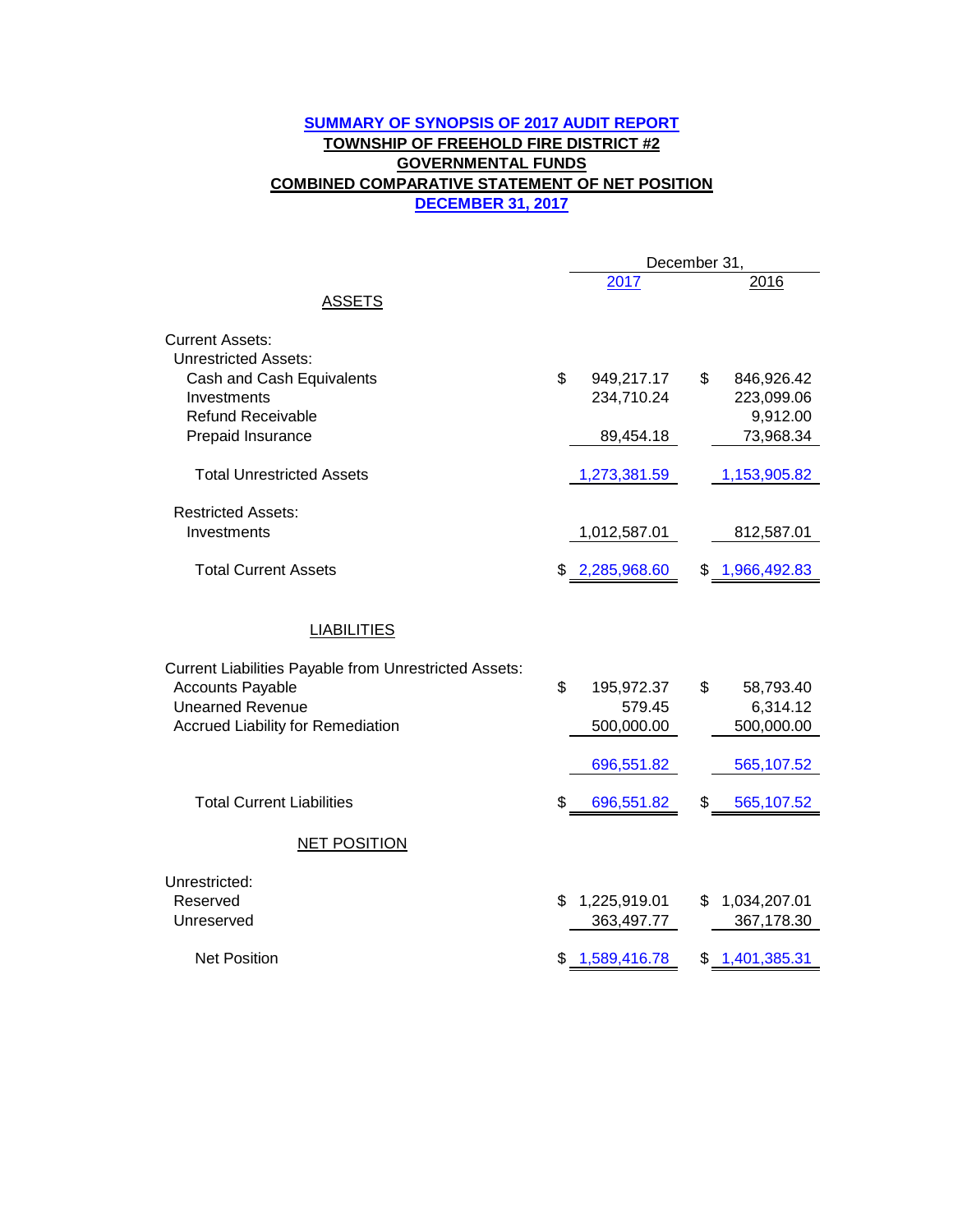## **COMBINED COMPARATIVE STATEMENT OF REVENUES, EXPENDITURES AND CHANGE IN NET POSITION SUMMARY OF SYNOPSIS OF 2017 AUDIT REPORT TOWNSHIP OF FREEHOLD FIRE DISTRICT #2 COUNTY OF MONMOUTH GOVERNMENTAL FUNDS YEAR ENDED DECEMBER 31, 2017**

|                                                                                      |    | December 31,                           |    |                                       |  |
|--------------------------------------------------------------------------------------|----|----------------------------------------|----|---------------------------------------|--|
| <b>REVENUES</b>                                                                      |    | 2017                                   |    | 2016                                  |  |
| Miscellaneous Revenues<br>Interest on Investments<br>Amount to be Raised by Taxation | \$ | 17,351.10<br>13,744.49<br>1,163,400.00 | \$ | 48,552.99<br>6,670.28<br>1,121,715.00 |  |
| <b>Total Revenues</b>                                                                | \$ | 1,194,495.59                           | \$ | 1,176,938.27                          |  |
| <b>EXPENDITURES</b>                                                                  |    |                                        |    |                                       |  |
| Operating<br><b>LOSAP</b>                                                            | \$ | 768,813.12<br>237,651.00               | \$ | 655,490.55<br>229,637.00              |  |
| <b>Total Expenditures</b>                                                            | \$ | 1,006,464.12                           | \$ | 885,127.55                            |  |
| <b>Excess of Revenues over Expenditures</b>                                          | \$ | 188,031.47                             | \$ | 291,810.72                            |  |
| Net Position, beginning                                                              |    | 1,401,385.31                           |    | 1,109,574.59                          |  |
| Net Position, ending                                                                 | S  | 1,589,416.78                           | S  | 1,401,385.31                          |  |